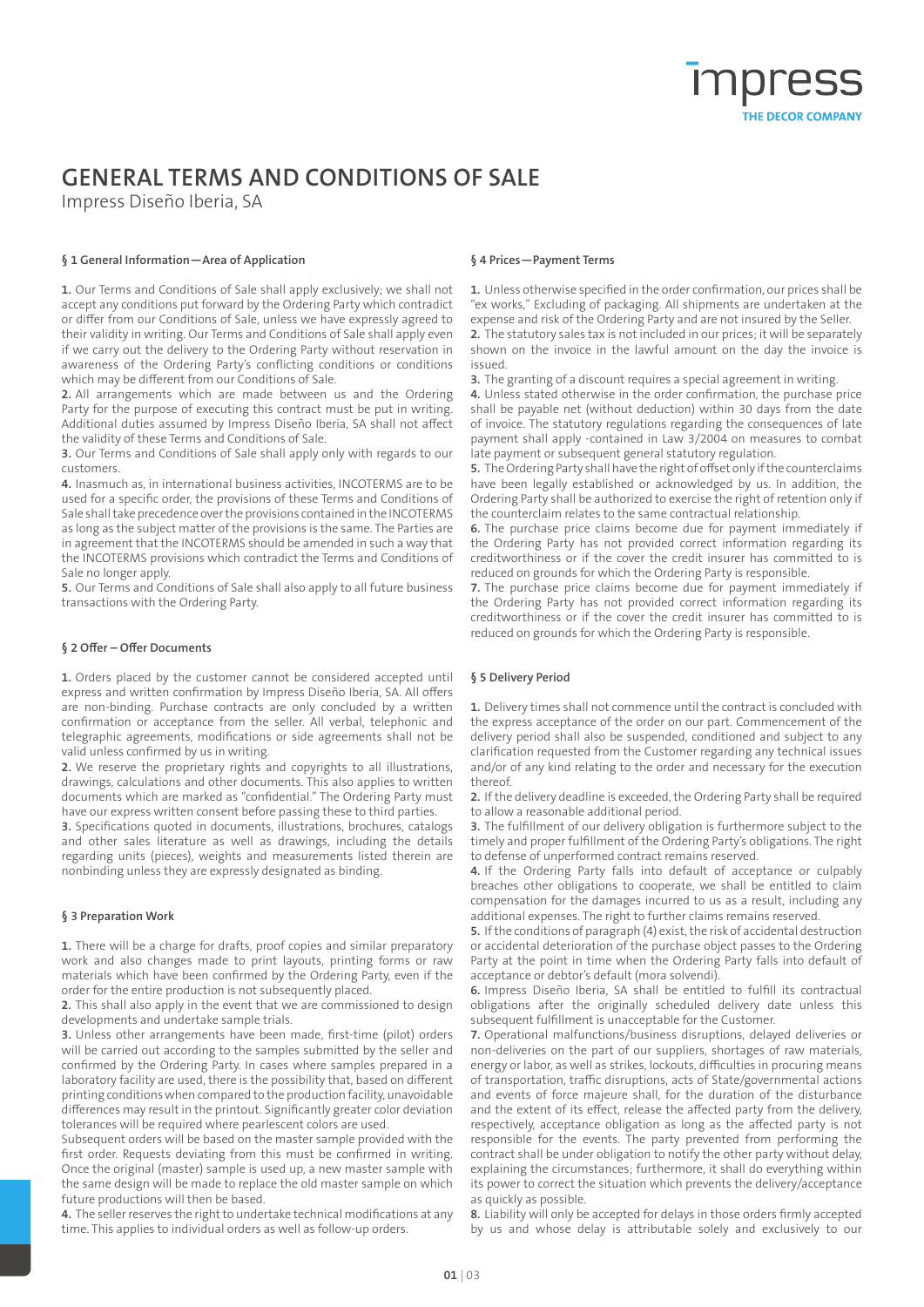# THE DECOR COMPANY

company. However, we shall also be liable in accordance with the statutory provisions (Articles 1100 and 1101 of the Spanish Code of Commerce) where, as a result of delayed delivery attributable to us, the Customer can reliably prove that its interest in further performance of the contract has ceased to exist.

**9.** We shall furthermore be liable in accordance with the statutory provisions where the delayed delivery is the result of intentional or grossly negligent breach of the contract attributable to us; culpability on the part of our representatives and vicarious agents shall be attributed to us. Where the delayed delivery is not the result of intentional breach of the contract attributable to us, our liability for damages shall be limited to the foreseeable loss or damage which may occur naturally in the ordinary course of events.

**10.** We shall also be liable in accordance with the statutory provisions insofar as the delayed delivery attributable to us is the result of a culpable breach of a material contractual obligation; in such case, however, the liability for damages shall be limited to the foreseeable loss or damage which may occur naturally in the ordinary course of events.

**11.** Any further liability shall be excluded.

#### **§ 6 Transfer of Risk—Packaging Costs**

**1.** Transport packaging and all other packaging in accordance with the specifications of the Packaging Ordinance is non-returnable; pallets are an exception. The Ordering Party shall be obligated to dispose of packaging material at its own costs.

**2.** Insofar as packaging is expressly identified on the invoice or the delivery note/waybill as returnable packaging, such packaging shall be returned to us immediately after use, at the latest, however, within a period of 3 months from the date of the invoice, in usable condition with the freight prepaid and toll-free. If the packaging is not returned on time or is in a condition which excludes its reuse, we shall be entitled to charge the Purchaser for the replacement costs at the respective per diem rate and demand immediate reimbursement.

#### **§ 7 Advice—Information**

**1.** Information regarding the processing and application options our products offer as well as technical recommendations or advice and other particulars are not stipulated by way of secondary contractual obligations and will be provided to the best of our knowledge, yet on a non-binding basis and to the exclusion of any form of liability.

**2.** The provision of such information without an explicit written agreement shall not constitute an independent consulting contract and shall not extend our secondary obligations without an explicit written agreement.

#### **§ 8 Assignment**

The assignment of claims directed against us shall be effective only with our consent.

#### **§ 9 Seller's Warranty**

**1.** The Parties are in agreement that the goods shall be deemed to be defect-free as long as they correspond to the condition (quality) specified in the confirmed order / specification. In the event that the goods are not suitable for a purpose other than the customary one, this shall not constitute a defect unless the Parties have agreed in writing to specific application properties.

**2.** The use of catchphrase-style descriptions, references to generally recognized standards, the use of trademarks or quality marks or the submission of samples or specimen merely describe the composition or nature of the goods and shall not by themselves constitute the assumption of a guaranty or contractual commitment.

**3.** Claims by the Customer in respect of defects shall be subject to the Customer complying properly with his duties under Articles 336 and 342 of the Spanish Code of Commerce with regard to the inspection of the goods and the limits for notification of defects. This shall also include, if necessary, trial processing. This shall also apply to correcting primary and interim products which have been sent. The risk of any defects shall pass to the Customer when the go ahead is given for printing, except in the case of defects which do not occur or cannot be identified until the completion process following the go-ahead to print is given. This shall apply to all other go aheads by the Customer during completion.

**4.** Deviations in structure, color and dimensions within the usual commercial tolerances shall not constitute defects. Insofar as a defect is present in the object of sale, the Ordering Party shall have the right, at its discretion, to request subsequent performance in the form of removal/ repair of defects or with the delivery of a new, defect-free object. In carrying out the removal of the defect, we shall be obligated to absorb all the expenditures necessary for the removal of the defect(s), in particular the costs for the transport, labor and material, provided that these are not increased as a result of the object of sale having been taken to a location other than the place of performance.

**5.** If the subsequent performance proves to be unsuccessful, the Ordering Party shall have the option to either cancel the contract or demand a reduction of the price. In this respect, the Parties are in agreement that Impress Diseño Iberia, SA. will also be allowed to undertake multiple attempts at rectification as long as it is reasonable for the Ordering Party. **6.** We shall be liable in accordance with the statutory provisions if the Ordering Party asserts claims for compensation of damage based on intent and gross negligence, including intent and gross negligence on the part of our representatives or vicarious agents. Unless we are charged with deliberate breach of contract, the liability for damages shall be limited to the foreseeable loss or damage which may occur naturally in the ordinary course of events.

**7.** We shall be liable in accordance with the statutory provisions if we culpably commit a breach of a material contractual obligation; however, in such case, the liability for damages shall be limited to the foreseeable loss or damage which may occur naturally in the ordinary course of events. **8.** If and when the Ordering Party is entitled to claim compensation for damages instead of performance, our liability within the scope of paragraph (3) shall be limited to the foreseeable loss or damage which may occur naturally in the ordinary course of events

**9.** The liability for injury to life, body or health remains unaffected; this shall also apply to compulsory liability as defined in the Product Liability Act.

**10.** Unless otherwise agreed above, all other liability is excluded.

**11.** The period of limitation for all defect claims shall be 12 months, calculated from the transfer of risk.

#### **§ 10 Joint liability**

**1.** We shall not be liable in excess of the damages as referred to in Article 9, irrespective of the legal nature of the claim made. This shall apply in particular to claims for damages (Article 1106 of the Spanish Code of Commerce) arising out of fault when entering into the contract, other breaches of duty or claims based on tort for compensation for property damage

**2.** Where the liability for damages is excluded or limited for us, this shall also apply with regard to the personal liability for damages of our employees, workers, staff members, representatives and vicarious agents.

#### **§ 11 Delivery Surpluses or Shortfalls**

The Parties agree that in the case of order quantities of  $\leq$  10,000 kg, delivery surpluses or shortfalls by up to 20% of the amount ordered and in the case of order quantities of  $>$  10,000 kg, delivery surpluses or shortfalls by up 10% shall not constitute a defect and shall not give rise to a complaint.